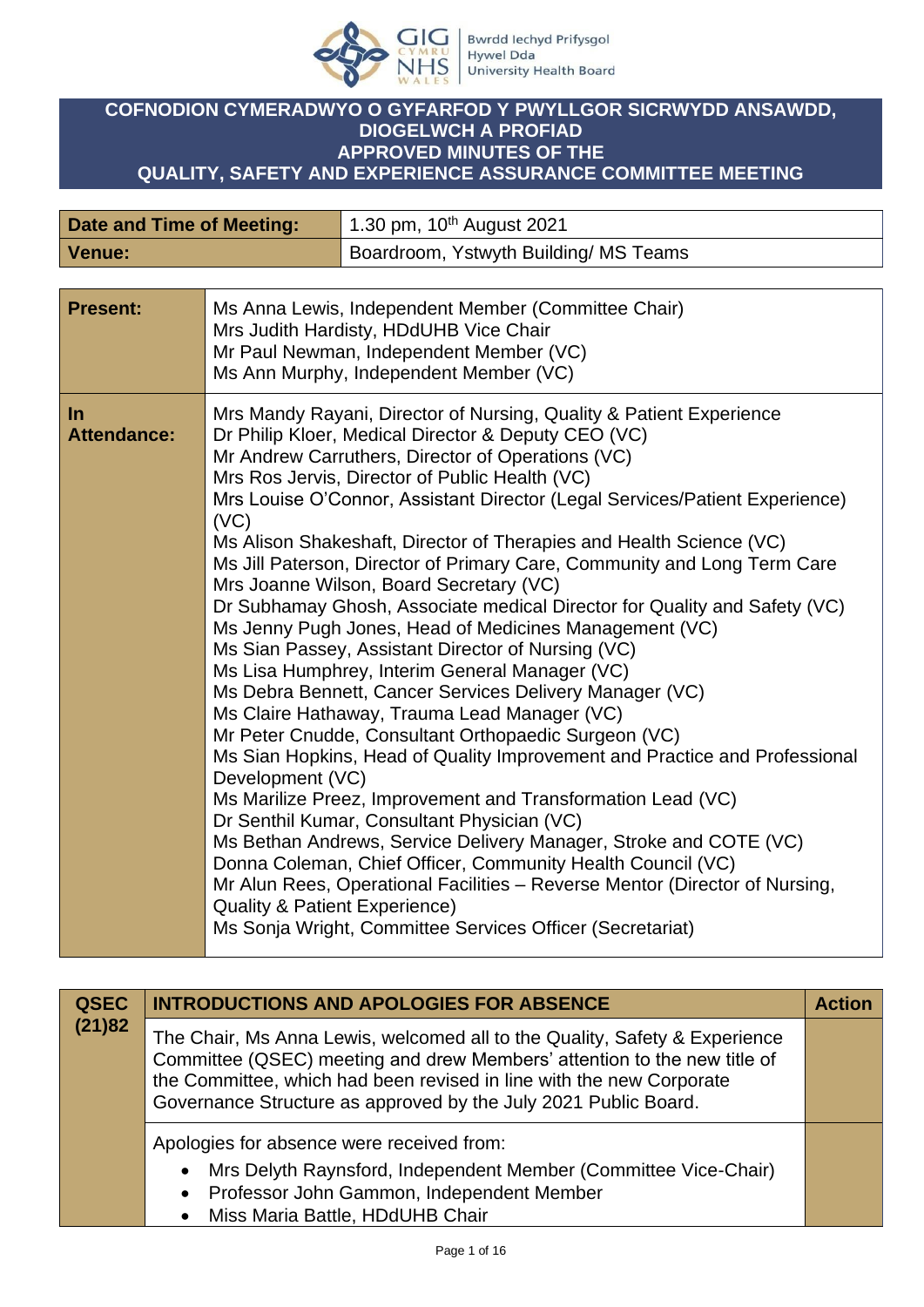| • Ms Mandy Davies, Assistant Director of Nursing and Quality<br>Improvement<br>• Mrs Cathie Steele, Head of Quality & Governance<br>• Dr Barbara Wilson, Community Health Council |  |
|-----------------------------------------------------------------------------------------------------------------------------------------------------------------------------------|--|
|-----------------------------------------------------------------------------------------------------------------------------------------------------------------------------------|--|

|        | <b>QSEC</b>   DECLARATIONS OF INTERESTS  |  |
|--------|------------------------------------------|--|
| (21)83 | There were no declarations of interests. |  |

| <b>QSEC</b><br>(21)84 | <b>MINUTES AND MATTERS ARISING FROM THE MEETING HELD ON 8th</b><br><b>JUNE 2021</b>                                                                                                                                                                                                                                                                                                                                                                                                                                       |                  |
|-----------------------|---------------------------------------------------------------------------------------------------------------------------------------------------------------------------------------------------------------------------------------------------------------------------------------------------------------------------------------------------------------------------------------------------------------------------------------------------------------------------------------------------------------------------|------------------|
|                       | <b>RESOLVED</b> - that the minutes of the meeting held on $8th$ June 2021 be<br>approved as a correct record.                                                                                                                                                                                                                                                                                                                                                                                                             |                  |
|                       | Following the presentation of a Deep Dive review of Mental Health and<br>Learning Disabilities (MHLD) services at the previous QSEC meeting on 8th<br>June 2021, and in response to a request from the Chair that further<br>information be provided in relation to anticipated timescales for the<br>implementation of plans to manage waiting lists and to address other identified<br>issues, a position report relating to specific areas of the MHLD Directorate<br>was shared with Members under 'Matters Arising'. |                  |
|                       | Mrs Judith Hardisty advised Members that the bid to Welsh Government (WG)<br>for funding to support additional capacity within Memory Assessment Services<br>referenced in the report, had been signed off by the Regional Partnership<br>Board.                                                                                                                                                                                                                                                                          |                  |
|                       | Members remarked that, while the report included useful updates relating to<br>the individual services, it did not provide details of forecast trajectories relating<br>to the management of waiting times. Mrs Mandy Rayani undertook to ensure<br>that an update relating to planned timescales would be shared with Members.                                                                                                                                                                                           | MR/<br><b>AC</b> |

| <b>QSEC</b> | TABLE OF ACTIONS FROM THE MEETING HELD ON 8th JUNE 2021                                                                                                                                                                                                                                                                                                                                                                                                                                                                                        |           |
|-------------|------------------------------------------------------------------------------------------------------------------------------------------------------------------------------------------------------------------------------------------------------------------------------------------------------------------------------------------------------------------------------------------------------------------------------------------------------------------------------------------------------------------------------------------------|-----------|
| (21)85      | Members reviewed the Table of Actions from the meeting held on 8 <sup>th</sup> June<br>2021, and noted that all actions had been completed, or were being<br>progressed.                                                                                                                                                                                                                                                                                                                                                                       |           |
|             | With regard to action (21) 65 (Risk 684): To follow up with relevant Lead<br>Executives the lack of an agreed replacement programme for radiology<br>equipment across the Health Board, Mrs Rayani confirmed that further<br>discussions relating to a replacement programme had been held with WG,<br>and undertook to seek clarification that costs relating to the existing equipment<br>replacement backlog would be covered by WG funding. Members were<br>further advised that Risk 684 had been updated to reflect the latest position. | <b>MR</b> |
|             | With regard to action (21) 66: To provide an update to the Committee on the<br>management of the MHLD waiting list situation, Members noted that an<br>update would be circulated to Members as discussed under 'Matters Arising'.                                                                                                                                                                                                                                                                                                             |           |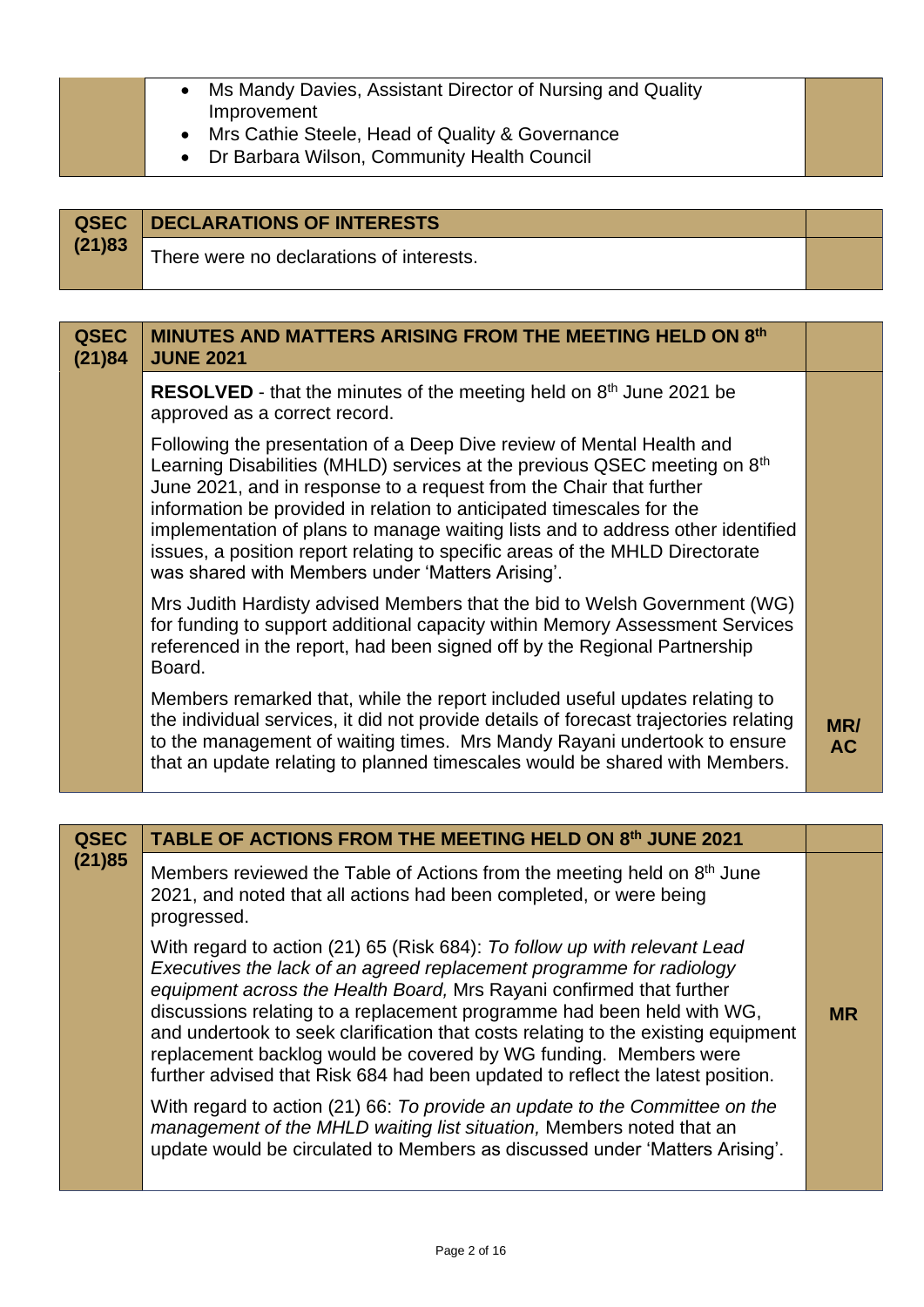| <b>QSEC</b> | APPROVAL OF QSEAC SELF-ASSESSMENT PROCESS                                                                                                                                                                                                                                                                                             |           |
|-------------|---------------------------------------------------------------------------------------------------------------------------------------------------------------------------------------------------------------------------------------------------------------------------------------------------------------------------------------|-----------|
| (21)86      | Members received the Self-Assessment of Effectiveness Questionnaire<br>template which is intended for use in the Committee's annual self-assessment<br>exercise for 2020/21, noting that the questionnaire includes an extraordinary<br>question which relates to the Committee's role in the HB's response to<br>COVID-19.           |           |
|             | Mrs Rayani highlighted the following statement in Question 2: ' <i>[The</i><br>Committee] commissions work in support of [the Health Board's overarching<br>strategic priorities and delivery plans]' and requested that the wording be<br>amended to reflect the fact that the Committee commissions reviews, as<br>opposed to work. | <b>SW</b> |
|             | Members further noted that the dates of the review period, as presented in the<br>questionnaire, should be amended to 2020/21.                                                                                                                                                                                                        | <b>SW</b> |
|             | Subject to these amendments, Members supported the use of the template for<br>use in the Committee's annual self-assessment of effectiveness exercise.                                                                                                                                                                                |           |
|             | The Committee APPROVED the Self-Assessment of Effectiveness<br>Questionnaire which, subject to the amendments agreed, will be used in the<br>Committee's annual self-assessment exercise for 2020/21.                                                                                                                                 |           |

| <b>QSEC</b> | <b>QSEC TERMS OF REFERENCE</b>                                                                                                                                                                                                                                                                                                                                                        |
|-------------|---------------------------------------------------------------------------------------------------------------------------------------------------------------------------------------------------------------------------------------------------------------------------------------------------------------------------------------------------------------------------------------|
| (21)87      | The Committee's revised Terms of Reference (ToR) were presented for<br>information. Members noted that the revised ToR had been approved by the<br>Board at its meeting on 29 <sup>th</sup> July 2021, subject to removal of references to<br>Research and Innovation, which is now included within the remit of the new<br>People, Organisational Development and Culture Committee. |
|             | Dr Philip Kloer reflected that, given the cross-cutting nature of Research and<br>Innovation work, there would be occasions where relevant items would need<br>to be reviewed by QSEC for assurance purposes, and it was confirmed that<br>these would be reflected on the Committee's Work Programme, as and when<br>they arose.                                                     |
|             | The Committee NOTED QSEC's revised Terms of Reference.                                                                                                                                                                                                                                                                                                                                |

| <b>QSEC</b><br>(21)88 | <b>DEEP DIVE REVIEW: WAITING TIMES FOR SINGLE CANCER PATHWAY</b><br>(RISK 633)                                                                                                                                   |  |
|-----------------------|------------------------------------------------------------------------------------------------------------------------------------------------------------------------------------------------------------------|--|
|                       | The findings from a Deep Dive review of the HB's ability to meet the 75%<br>waiting times target for the new Single Cancer Pathway (SCP) by March 2022<br>were received by the Committee.                        |  |
|                       | Ms Lisa Humphrey highlighted the following key points:                                                                                                                                                           |  |
|                       | • All patients are to begin treatment within 62 days from the point of<br>suspicion, rather than point of referral.                                                                                              |  |
|                       | • All patients are to be diagnosed and informed whether cancer is<br>diagnosed or ruled out within 28 days of the pathway start date. This,<br>together with the recovery of unscheduled work post-COVID-19, has |  |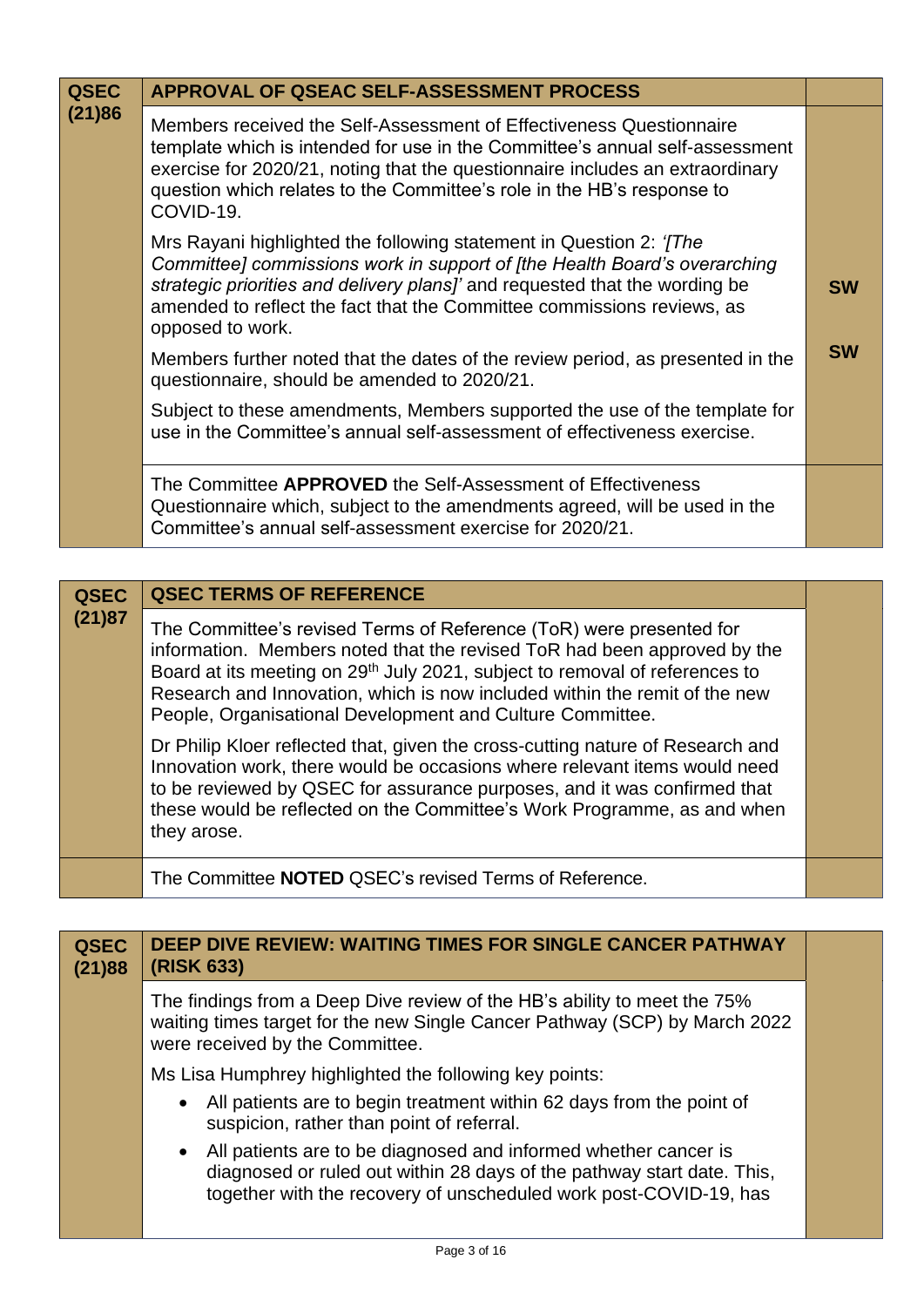increased demand, which has had a significant impact on Radiology, Pathology and Endoscopy capacity.

- The starting performance measure until March 2022 will be 75%, and will be revised upwards in subsequent years. This measure will not include pathway adjustments which had previously been made if patients were unavailable for treatment, and all waits will now be included in reporting. While this clearly benefits patients, the new measure will impact upon the HB's performance figures.
- A national framework for cancer harm reviews within NHS Wales is proposed, which will allow clinical assessment of patients waiting in excess of 104 days for a first definitive treatment in order to identify avoidable harm. Cancer Service Managers are proactively engaging with Multi-Disciplinary Teams (MDTs) to launch the National Cancer Pathway Review Framework and to provide tailored clinical data which will enable teams to assess their performance against targets and to review patient prioritisation processes. To date there has been an encouraging level of clinical engagement in this process.
- A HB Pathway Review Group will be established from late September 2021, which will review all patients waiting over 62 and 104 days to assess harm; the Group will also carry out joint reviews of tertiary cancer treatments with other Health Boards.
- Cancer Services, Informatics and WG will work together over the next 3 months to design and implement a cancer data dashboard which can be interactively interrogated by individual MDTs. A review of an existing dashboard which utilises informatics systems from other Welsh Health Boards will be undertaken to determine whether it can be adapted for use in-house.
- The HB is in the process of setting up a pilot Rapid Diagnosis Clinic to help achieve an earlier diagnosis of cancer in patients who do not meet the site-specific Urgent Suspected Cancer (USC) referral criteria, with pilot funding for 12 months having been secured from the Wales Cancer Network.
- While other Health Boards are outsourcing much of their Endoscopy work, Hywel Dda University Health Board (HDdUHB) is managing this internally, with significant support from the use of FIT10 screening in the management of USC patients on a colorectal pathway. There are plans to extend FIT10 testing to Primary Care. It was agreed that learning from national screening programmes would be shared with Members.
- Recruitment to an Oncology Triage Line Team is underway; a proposal to operate this Triage Line on a 24/7 basis has been submitted to Tactical Group.

Responding to a query from Mr Paul Newman in relation to the data that the HB is collecting regarding outcomes e.g. 5 year survival rates, and how these compare with reported outcomes in other Health Boards or at a national level, Ms Debra Bennett explained that 5 Year survival-rate data is collected and collated centrally by the Welsh Cancer Intelligence and Surveillance Unit.

Mr Newman further queried the modelling that has been undertaken by the HB regarding the likely level of demand for cancer services in future years, and how the organisation plans to meet that demand. Ms Bennett informed Members that Health Boards are working with the Wales Cancer Network, and **LH**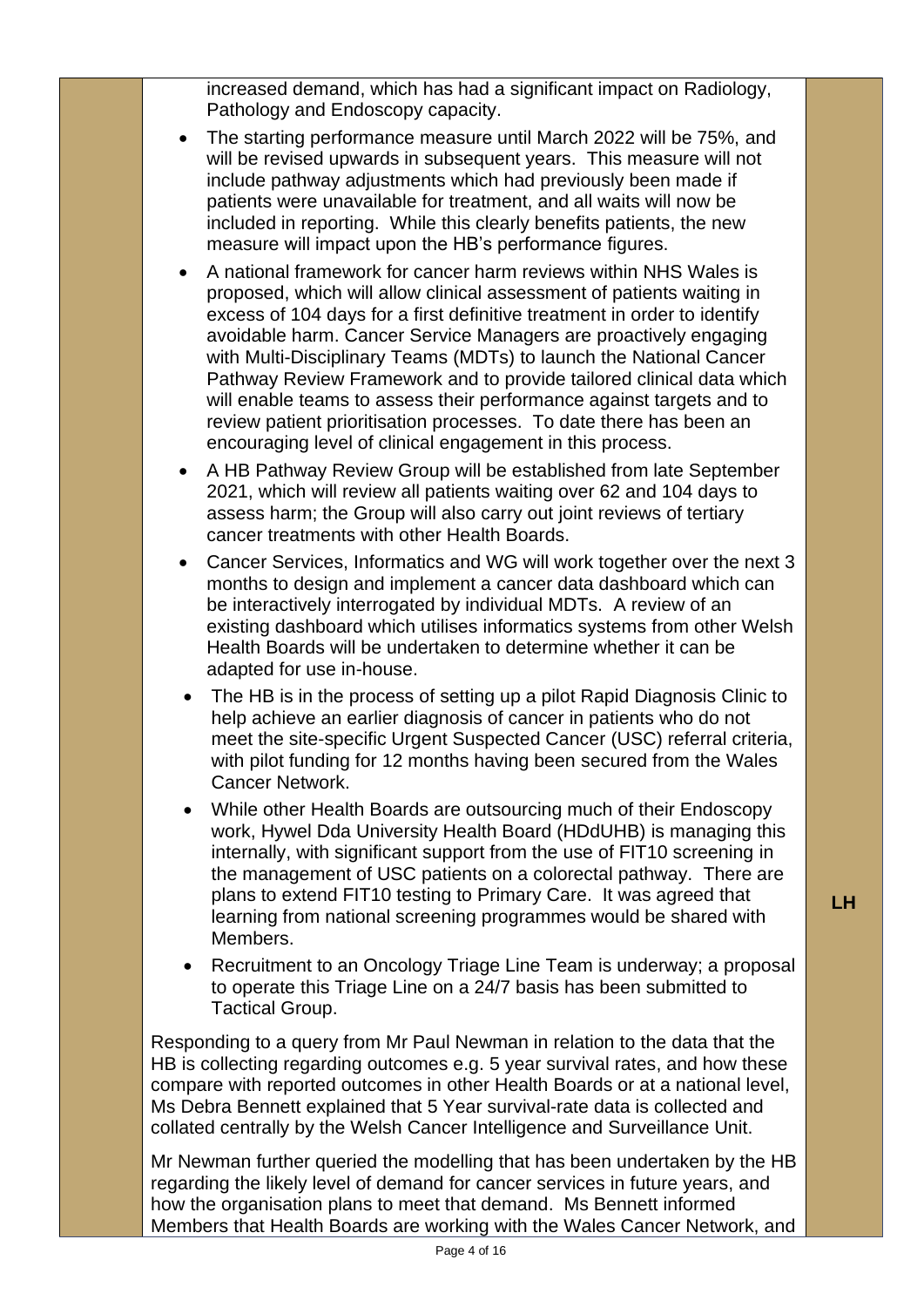| appointing SCP Improvement Leads for each HB to work on this, in line with<br>the National Optimal Pathways (NOPs) for Cancer, which inform local and<br>national capacity and demand modelling. Members were additionally advised<br>that NOPs form part of a wider SCP programme of work which will support<br>Health Boards in identifying common themes and likely trajectories for<br>demand. Further to these responses, Ms Bennett undertook to produce a<br><b>DB</b><br>briefing paper which will provide further detail for Members.<br>In response to a query from Mrs Hardisty regarding confirmation of Primary<br>Care representation on the Pathway Review Group, Members were advised<br>that the Deputy Associate Medical Director, Primary Care and the Deputy<br>Medical Director, Primary Care and Community Services would serve as<br>members of the Group.<br>Being advised that Tertiary Specialist Centre capacity pressures at Swansea<br>Bay University Health Board (SBUHB) continue to compromise cancer<br>services, Members expressed concern in regard to associated treatment<br>delays. Mrs Hardisty commented that, while not underestimating the work<br>which is being undertaken to mitigate delays, consideration must be given to<br>the point at which performance issues are escalated and alternative service<br>provision is reviewed. Mr Andrew Carruthers informed Members that monthly<br>performance Touchpoint meetings with SBUHB have been established, and<br>that performance issues are highlighted at regular meetings which are held<br>with the SBUHB Chief Executive. In regard to considering alternative<br>providers for specialist cancer services, Mr Carruthers observed that<br>commissioning services from an alternative provider would prove challenging,<br>given that the same issues are currently impacting all Welsh tertiary services.<br>While seeking to assure Members of increased confidence engendered by the<br>more formalised governance structures which are now in place, Mr Carruthers<br>recognised that broader pan-specialty conversations may be required at<br>Executive level regarding access to tertiary services, given the existing<br>challenges.<br>Ms Lewis welcomed Executive discussion of patient access to Tertiary Cancer<br>services, noting that actions identified in relation to tertiary pathways into<br>SBUHB would be fed back to QSEC. It was further agreed that access issues<br><b>SW</b><br>would be formally highlighted as a concern to the Board in the Committee's<br>Update Report.<br>The Committee <b>NOTED</b> the findings and the update provided by the Deep Dive<br>review of the Single Cancer Pathway, and accepted the recommendations<br>contained therein:<br>To note the impact that COVID-19 is still having on cancer pathways;<br>To take assurance in the mitigating actions in place;<br>$\bullet$<br>To take assurance that the current performance trajectory is above the<br>1% improvement per month predicted and, if continued, will enable the |                                     |  |
|---------------------------------------------------------------------------------------------------------------------------------------------------------------------------------------------------------------------------------------------------------------------------------------------------------------------------------------------------------------------------------------------------------------------------------------------------------------------------------------------------------------------------------------------------------------------------------------------------------------------------------------------------------------------------------------------------------------------------------------------------------------------------------------------------------------------------------------------------------------------------------------------------------------------------------------------------------------------------------------------------------------------------------------------------------------------------------------------------------------------------------------------------------------------------------------------------------------------------------------------------------------------------------------------------------------------------------------------------------------------------------------------------------------------------------------------------------------------------------------------------------------------------------------------------------------------------------------------------------------------------------------------------------------------------------------------------------------------------------------------------------------------------------------------------------------------------------------------------------------------------------------------------------------------------------------------------------------------------------------------------------------------------------------------------------------------------------------------------------------------------------------------------------------------------------------------------------------------------------------------------------------------------------------------------------------------------------------------------------------------------------------------------------------------------------------------------------------------------------------------------------------------------------------------------------------------------------------------------------------------------------------------------------------------------------------------------------------------------------------------------------------------------------------------------------------------------------------------------------------------------------------------------------------------------------------------------------------------------------------------------------------------------------------------------------------------------------------------------|-------------------------------------|--|
|                                                                                                                                                                                                                                                                                                                                                                                                                                                                                                                                                                                                                                                                                                                                                                                                                                                                                                                                                                                                                                                                                                                                                                                                                                                                                                                                                                                                                                                                                                                                                                                                                                                                                                                                                                                                                                                                                                                                                                                                                                                                                                                                                                                                                                                                                                                                                                                                                                                                                                                                                                                                                                                                                                                                                                                                                                                                                                                                                                                                                                                                                                   |                                     |  |
|                                                                                                                                                                                                                                                                                                                                                                                                                                                                                                                                                                                                                                                                                                                                                                                                                                                                                                                                                                                                                                                                                                                                                                                                                                                                                                                                                                                                                                                                                                                                                                                                                                                                                                                                                                                                                                                                                                                                                                                                                                                                                                                                                                                                                                                                                                                                                                                                                                                                                                                                                                                                                                                                                                                                                                                                                                                                                                                                                                                                                                                                                                   |                                     |  |
|                                                                                                                                                                                                                                                                                                                                                                                                                                                                                                                                                                                                                                                                                                                                                                                                                                                                                                                                                                                                                                                                                                                                                                                                                                                                                                                                                                                                                                                                                                                                                                                                                                                                                                                                                                                                                                                                                                                                                                                                                                                                                                                                                                                                                                                                                                                                                                                                                                                                                                                                                                                                                                                                                                                                                                                                                                                                                                                                                                                                                                                                                                   |                                     |  |
|                                                                                                                                                                                                                                                                                                                                                                                                                                                                                                                                                                                                                                                                                                                                                                                                                                                                                                                                                                                                                                                                                                                                                                                                                                                                                                                                                                                                                                                                                                                                                                                                                                                                                                                                                                                                                                                                                                                                                                                                                                                                                                                                                                                                                                                                                                                                                                                                                                                                                                                                                                                                                                                                                                                                                                                                                                                                                                                                                                                                                                                                                                   | 75% target to be met by March 2022. |  |

|        | <b>QSEC</b> DEEP DIVE REVIEW: STROKE                                                                    |  |
|--------|---------------------------------------------------------------------------------------------------------|--|
| (21)89 | The findings from a Deep Dive Review of Stroke services performance were<br>presented to the Committee. |  |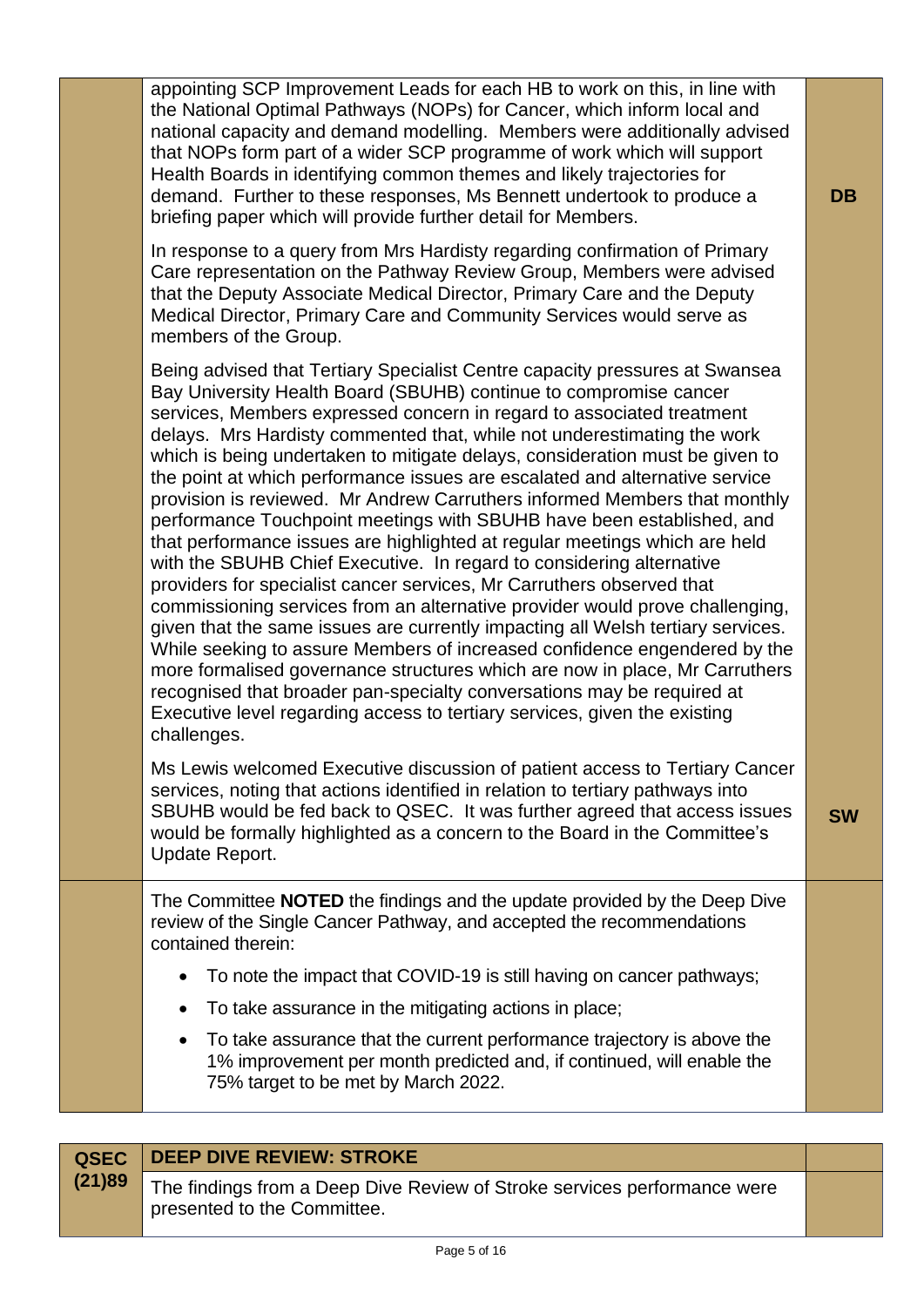Ms Bethan Andrews highlighted the following key points:

- Service re-modelling work has resumed; discussions and planning will be resumed with ARCH (A Regional Collaboration for Health) and with SBUHB in relation to the establishment of a Hyper-Acute Stroke Unit (HASU).
- While waiting lists for stroke services do not provide any cause for concern, diagnostic capacity remains a concern - although this is a broader issue and is not specific to stroke services - and work to improve capacity is being undertaken.
- Virtual Out-Patient consultations, which were undertaken during the pandemic are now continuing as good practice, however some patients will need to be seen face-to-face; this has also been accommodated.
- Thrombectomy has now come on line for a 7-day service, which is progressing to a 24/7 service and a new IT platform has been implemented for faster transfer of imaging to the North Bristol Trust Thrombectomy Unit.

Members were advised that while the Stroke teams on all 4 sites are committed to their patients and service, it is recognised that improvements are required within the service and that there are significant challenges in maintaining high standards of care across the sites - chiefly relating to staffing capacity, the need to re-model services, and recovery from the COVID-19 pandemic.

Dr Senthil Kumar elaborated upon the nature of these challenges, informing Members that work to return to pre-pandemic service standards is impacted by staffing capacity, ward closure and COVID-19-related disruption. It is becoming harder to sustain service standards and targets over 4 sites, and there is a lack of funding, which particularly affects therapy services. Members were also advised of funding shortfalls for psychological support and early supported discharge, which play a significant role in the treatment and rehabilitation of stroke patients, and were informed that the service is working closely with the Psychology Team to develop a plan/ business case to support the provision of psychology therapy.

Ms Alison Shakeshaft re-iterated the commitment of the HB's Stroke team, particularly in light of the constraints within which they are currently operating, and informed Members that the Board has recognised the challenges inherent in the HB's current Stroke service model. Members were advised that a number of business cases involving significant sums had previously been submitted to support service capacity, and that, given a national lack of Stroke therapist support, a re-design of the HB's service had been planned, which would include a review of the current offer across 4 sites. Ms Shakeshaft explained that following the COVID-19 pandemic, the service re-design will be resumed, and will be based upon the development of short-to-medium-term, rather than long-term, service provision, with work focused upon Carmarthenshire, given its proximity to the Stroke Department in Morriston Hospital, and conversations being held with SBUHB regarding the establishment of a HASU.

Recognising the need for Members to gain assurance regarding the quality and safety of the Stroke services provided by the HB (notwithstanding the challenges and constraints), Mrs Rayani queried how the outcomes of Stroke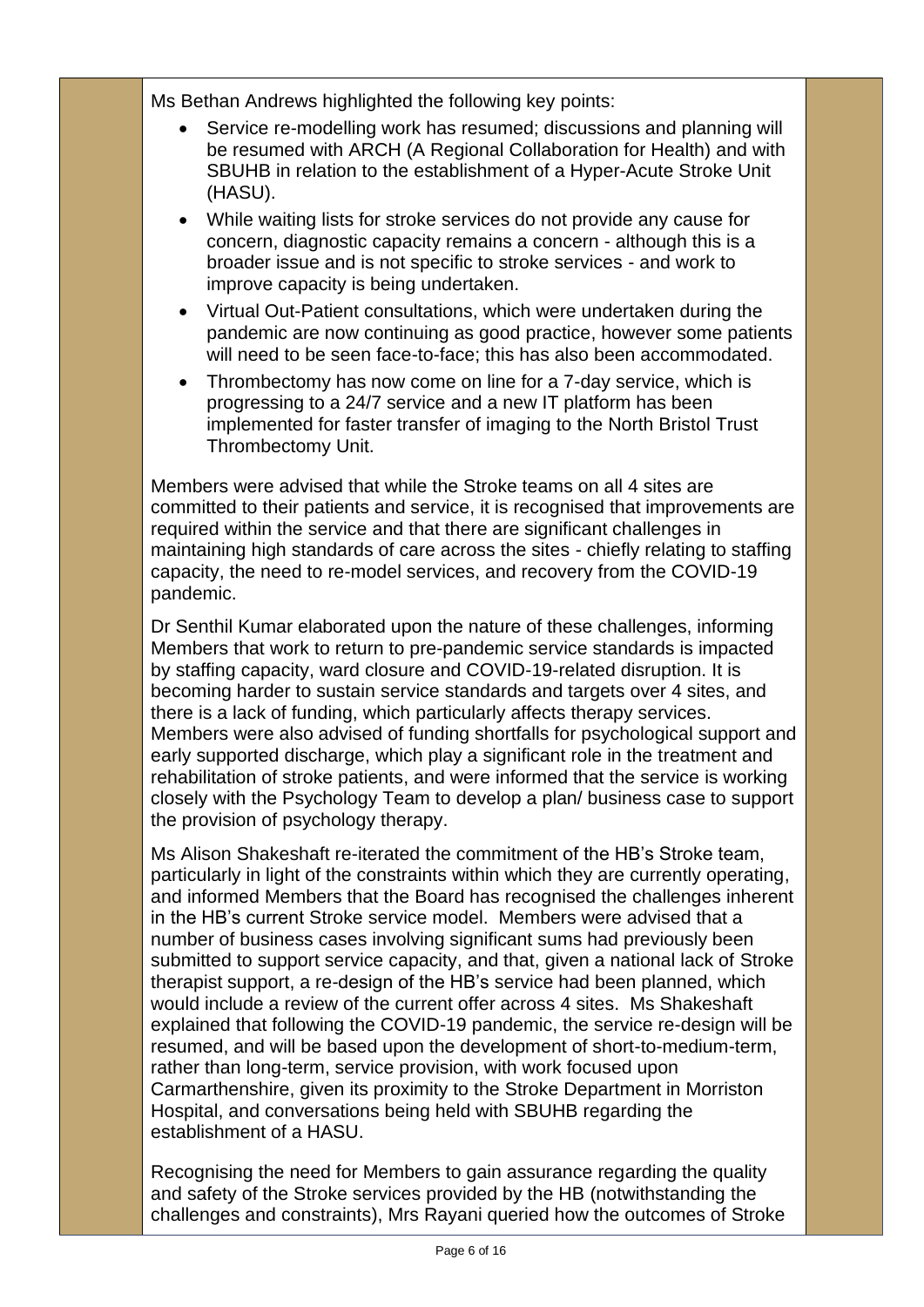| audit work are used to monitor and maintain the safety of the services<br>provided. Ms Andrews explained that Stoke teams on each site hold monthly<br>local unit performance meetings, and that biannual meetings are held between<br>all 4 unit teams, Welsh Ambulance Service NHS Trust, the Stroke Association,<br>Accident and Emergency teams and other Acute Hospital teams in order to<br>review data, share good practice and identify areas for improvement to ensure<br>positive patient outcomes. Ms Andrews added that the Stroke service also<br>works closely with the Third Sector in order to ensure that patients' views are<br>fed into plans and discussions.                                                                                                                                                                                                                                                                                                                                                                                                    |           |
|--------------------------------------------------------------------------------------------------------------------------------------------------------------------------------------------------------------------------------------------------------------------------------------------------------------------------------------------------------------------------------------------------------------------------------------------------------------------------------------------------------------------------------------------------------------------------------------------------------------------------------------------------------------------------------------------------------------------------------------------------------------------------------------------------------------------------------------------------------------------------------------------------------------------------------------------------------------------------------------------------------------------------------------------------------------------------------------|-----------|
| Members noted the scores and themes identified in the SSNAP (Sentinel<br>Stroke National Audit Programme) audit report, covering the period from<br>January 2021 to March 2021, which were included in the slides. Ms<br>Shakeshaft explained that this is a very comprehensive live audit, covering<br>urgent intervention, urgent assessment, in-patient rehabilitation and discharge<br>standards, and is carried out for every patient, using a complex set of metrics<br>that generate scoring levels from A (best) to E (worst). Referencing a scoring<br>of 'D' assigned to Prince Philip Hospital (PPH) Stroke Unit, Mr Newman<br>queried what this score indicated from a patient safety perspective. Dr Kumar<br>explained that the score mainly reflected low therapy capacity within the unit,<br>adding that 4 of the 10 measures upon which scores are based are linked to<br>therapy provision. Members were further informed that at the time the audit<br>was undertaken, the PPH unit had necessarily been re-located due to ward<br>closures related to COVID-19. |           |
| Ms Shakeshaft re-iterated that in order to achieve a fundamental improvement<br>in the performance of the HB's Stroke service, short-to medium-term re-design<br>work must be undertaken, however cautioned that there is no expedient<br>solution. Mrs Joanne Wilson informed Members that there is a planned<br>discussion of the Stroke service at the Board meeting on 30 <sup>th</sup> September<br>2021, where risks and strategic developments would be discussed. It was<br>agreed that further SSNAP audit data, providing a refreshed view of Stroke<br>Units' performance would be provided to Members at the QSEC meeting to be<br>held $7th$ December 2021, by which time a clearer view of strategic decisions<br>and trajectories should be available, and that this would be reflected on the<br>Committee's work programme.                                                                                                                                                                                                                                         | <b>SW</b> |
| The Committee <b>NOTED</b> the constraints and challenges which currently impact<br>the HB's Stroke service, together with mitigations in place, and NOTED the need<br>to escalate to Board that fundamental improvements can only be made when re-<br>design work requiring investment linked to short, medium and longer-term<br>priorities has re-started and been completed.                                                                                                                                                                                                                                                                                                                                                                                                                                                                                                                                                                                                                                                                                                     |           |

| <b>QSEC</b> | <b>UPDATE ON COVID-19 RELATED ACTIVITY</b>                                                                                                                                                                                                                                                                                               |  |
|-------------|------------------------------------------------------------------------------------------------------------------------------------------------------------------------------------------------------------------------------------------------------------------------------------------------------------------------------------------|--|
| (21)90      | An update on the HB review of suspected nosocomial COVID-19 in-patient<br>infections was presented to the Committee, together with an update regarding<br>related COVID-19 activity.                                                                                                                                                     |  |
|             | Members were informed that the aim of the review is to understand the factors<br>that contributed to the 48 COVID-19 outbreaks experienced during October<br>2020 and February 2021, to identify the impact upon patients, and to identify<br>potential learning from these outbreaks, which would be shared across the<br>organisation. |  |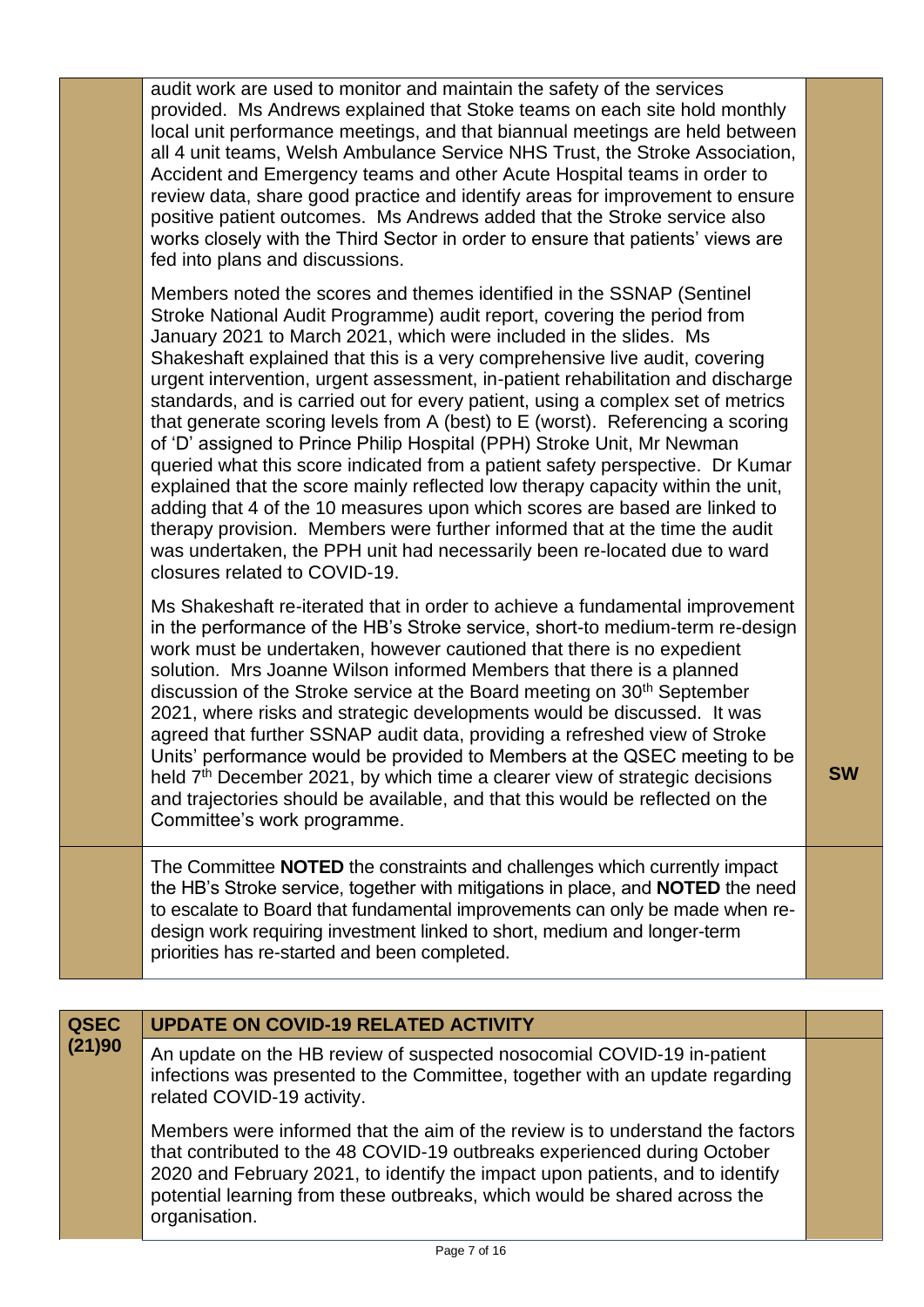| Members were presented with comparative data from patient reviews<br>reflecting cause of death where COVID-19 was a predominant cause, and<br>where it was a contributory factor, together with data indicating levels of<br>nosocomial COVID-19 infections recorded between October 2020 and March<br>2021. Members were further presented with data from reviews of COVID-19<br>outbreaks occurring on specific wards across all sites, which had occurred<br>between October 2020 and January 2021.                                                                                                                                                                                                                                                          |  |
|-----------------------------------------------------------------------------------------------------------------------------------------------------------------------------------------------------------------------------------------------------------------------------------------------------------------------------------------------------------------------------------------------------------------------------------------------------------------------------------------------------------------------------------------------------------------------------------------------------------------------------------------------------------------------------------------------------------------------------------------------------------------|--|
| Ms Sian Passey explained that many areas for improvement had been<br>identified at an early stage from these reviews, together with evidence of good<br>practice. Members were advised that individual patient reviews are currently<br>70% complete, and that next steps include the progression of thematic<br>outbreak reviews and the establishment of a multi-disciplinary Control Group<br>to discuss the findings from each infection review and share learning.                                                                                                                                                                                                                                                                                         |  |
| Expressing a level of disappointment that compliance with hand hygiene has<br>shown to be less than 85% in some areas, Mrs Hardisty sought assurance<br>that this issue would not continue to re-occur within hospital settings. Ms<br>Passey explained that regular hand hygiene audits are undertaken on hospital<br>wards, including observational audits undertaken by the Infection Prevention<br>and Control team, and that any observations are fed directly back to individual<br>staff members. Mrs Rayani informed Members that in addition to hand-<br>hygiene audits, a system of collaborative environmental safety and cleanliness<br>checks has been established, results of which are fed back to Heads of<br>Nursing and to scrutiny meetings. |  |
| Members were advised that a reference in the presentation to an increase in<br>community-acquired infection rates reflects a moment in time, and were<br>assured that rates are now stabilising.                                                                                                                                                                                                                                                                                                                                                                                                                                                                                                                                                                |  |
| The Committee <b>NOTED</b> the content of the Update on COVID-19 Related<br>Activity report and RECEIVED ASSURANCE that:                                                                                                                                                                                                                                                                                                                                                                                                                                                                                                                                                                                                                                        |  |
| • The Health Board has systems and processes in place to respond to<br>and monitor emerging trends and issues associated with COVID-19;                                                                                                                                                                                                                                                                                                                                                                                                                                                                                                                                                                                                                         |  |
| Whilst the local COVID-19 rate is currently low, continued monitoring of<br>the local and national situation is being undertaken and the Health<br>Board is adapting to and adopting changes and requirements at pace.                                                                                                                                                                                                                                                                                                                                                                                                                                                                                                                                          |  |
|                                                                                                                                                                                                                                                                                                                                                                                                                                                                                                                                                                                                                                                                                                                                                                 |  |

| <b>QSEC</b> | <b>QUALITY AND SAFETY ASSURANCE REPORT</b>                                                                                                                                                                                                                                                                    |  |
|-------------|---------------------------------------------------------------------------------------------------------------------------------------------------------------------------------------------------------------------------------------------------------------------------------------------------------------|--|
| (21)91      | The Quality and Safety Assurance Report was presented to the Committee,<br>providing Members with information on patient safety incidents, including<br>externally reported patient safety incidents, quality improvement, Welsh<br>Health Circulars (WHCs) and inspections by Healthcare Inspectorate Wales. |  |
|             | Members' attention was drawn to the following points:                                                                                                                                                                                                                                                         |  |
|             | During the last financial year, the reporting requirements for serious<br>$\bullet$<br>incidents to the Delivery Unit changed and therefore a quarter-by-<br>quarter comparison cannot be made as to whether incident numbers<br>have increased or decreased;                                                 |  |
|             | • Between $4th$ January 2021 and 13 <sup>th</sup> June 2021, there was reduced<br>reporting of harm-related incidents due to the significant pressures on<br>NHS health services.                                                                                                                             |  |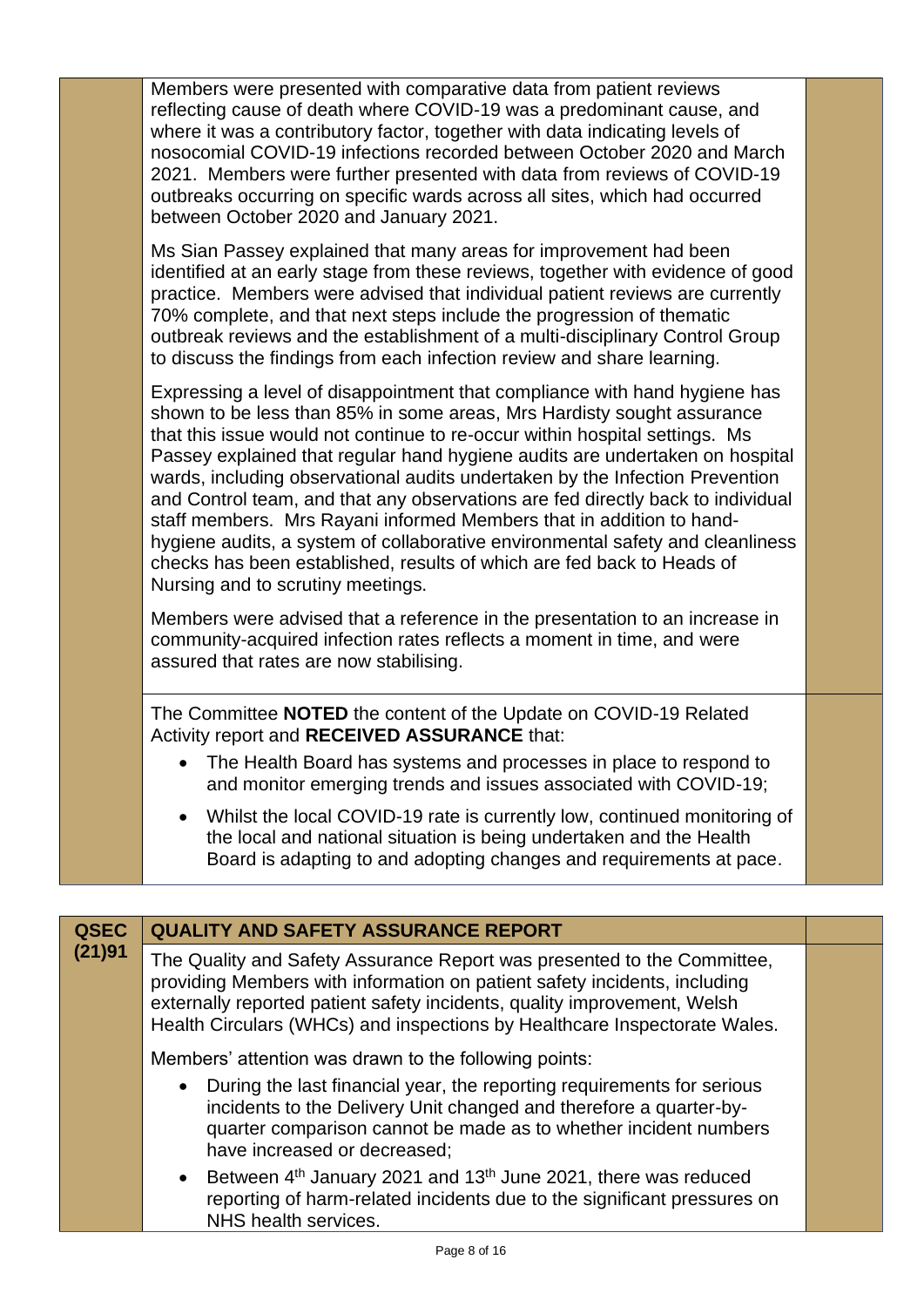| From 14 <sup>th</sup> June 2021, the term 'Serious Incident' (SI) has been<br>replaced by 'Patient Safety incident' - these being reportable nationally.<br>Whether to record incidents as SIs is left to individual Health Boards'<br>discretion. A quality assurance system is in place for incidents which<br>are recorded on Datix.<br>The Quality Improvement Team has resumed its support in priority<br>clinical areas with a high number of inpatient falls; the initial focus on<br>improvement has been in Withybush General Hospital, with the<br>introduction of monthly Falls Improvement Meetings.<br>With regard to the implementation of WHCs, many which are rated<br>'Amber' relating to previous years (some to 2016); these will be<br>reviewed to determine which can now be closed, and by December |           |
|---------------------------------------------------------------------------------------------------------------------------------------------------------------------------------------------------------------------------------------------------------------------------------------------------------------------------------------------------------------------------------------------------------------------------------------------------------------------------------------------------------------------------------------------------------------------------------------------------------------------------------------------------------------------------------------------------------------------------------------------------------------------------------------------------------------------------|-----------|
| 2021 it is hoped to have either closed these, or to have provided a<br>rationale for retaining 'open' status.<br>With regard to reportable incidents, Mr Newman queried whether there are<br>areas where performance is worse and if so, whether these areas are subject<br>to heightened levels of management intervention. Ms Passey explained that<br>reports are reviewed by senior Triumvirate teams within each acute hospital,<br>adding that consideration is being given to the support which can be provided<br>to operational teams, recognising that significant pressure due to the COVID-<br>19 pandemic has impacted upon performance.                                                                                                                                                                     |           |
| Mrs Rayani highlighted WHC 012-21: Implementing the agreed approach to<br>preventing Violence and Aggression towards NHS staff in Wales and<br>suggested that this be moved to the remit of the Health and Safety Committee<br>(HSC). Mrs Hardisty, as HSC Chair, agreed.                                                                                                                                                                                                                                                                                                                                                                                                                                                                                                                                                 | <b>SW</b> |
| The Committee:<br><b>NOTED</b> the content of the Quality and Safety Assurance Report, being<br>$\bullet$<br>assured that processes are in place to review and monitor patient<br>experience highlighted through incident reporting, complaints and<br>feedback and external inspections.<br>NOTED compliance with Welsh Health Circulars aligned to QSEC.                                                                                                                                                                                                                                                                                                                                                                                                                                                                |           |

| <b>QSEC</b> | <b>ACCESSING EMERGENCY SPECIALIST SPINAL SERVICES UPDATE</b>                                                                                                                                                                                                                                                                                                                                                |  |
|-------------|-------------------------------------------------------------------------------------------------------------------------------------------------------------------------------------------------------------------------------------------------------------------------------------------------------------------------------------------------------------------------------------------------------------|--|
| (21)92      | Members received the Accessing Emergency Specialist Spinal Services<br>Update report, presented to the Committee to provide assurance that services<br>and positive outcomes are being achieved for HB residents.                                                                                                                                                                                           |  |
|             | Members were informed that access to emergency spinal services has<br>historically proven challenging, despite the existence of a Spinal Protocol with<br>Cardiff and Vale University Health Board (CVUHB) and SBUHB, and that<br>while the protocol has been in operation since 2011, transferring patients to<br>the relevant tertiary teams in a timely and safe manner has continued to be an<br>issue. |  |
|             | Ms Claire Hathaway informed Members that since the presentation of an<br>update to QSEC regarding access to services at its meeting on 2 <sup>nd</sup> February<br>2021, significant progress has been made upon the spinal pathway, with a<br>number of multidisciplinary task and finish groups having been established to<br>undertake a holistic assessment of the entire patient pathway, and a final  |  |
|             |                                                                                                                                                                                                                                                                                                                                                                                                             |  |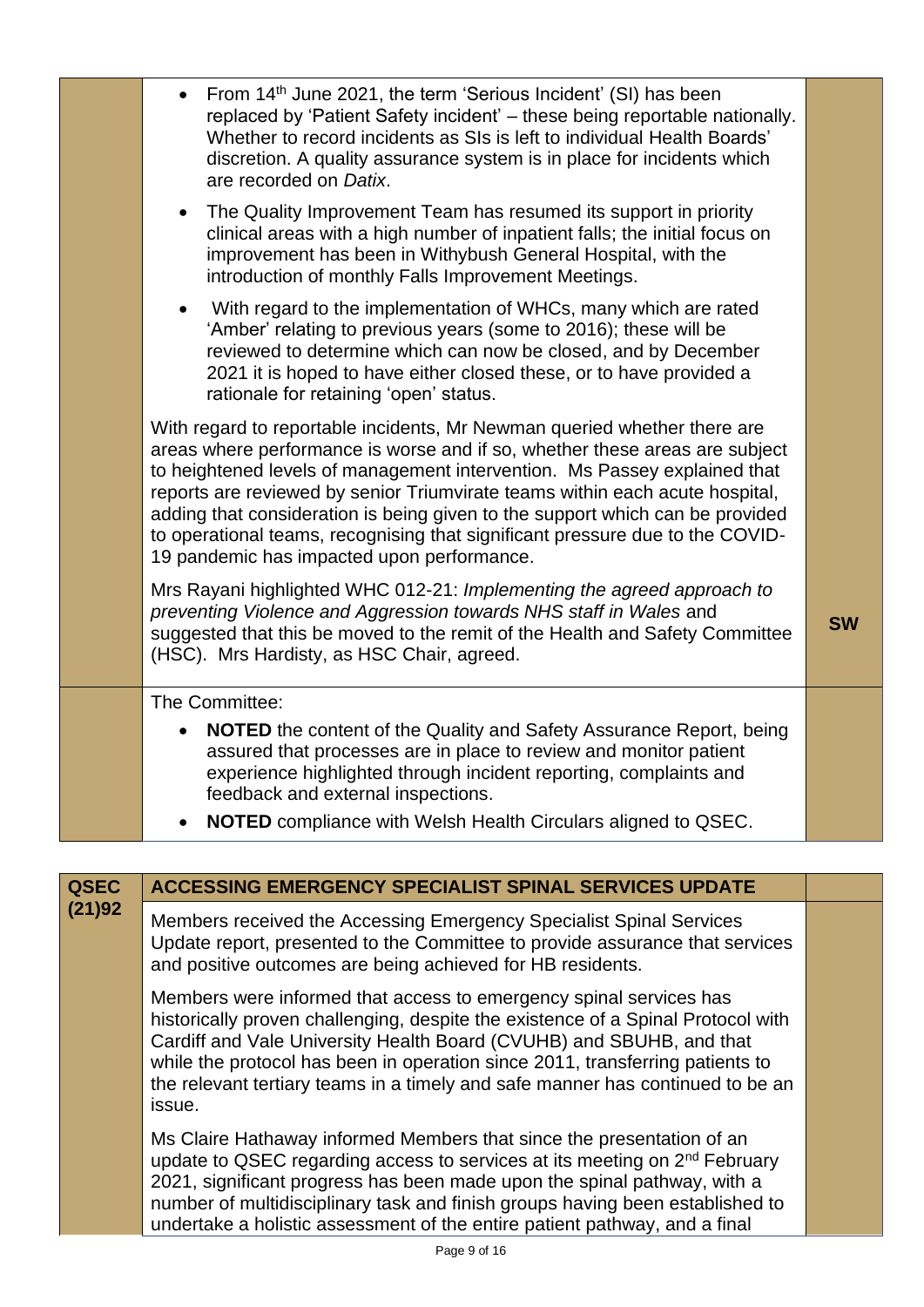|             | project report having been presented to the NHS Wales Collaborative<br>Executive Group on 6 <sup>th</sup> April 2021, where all recommendations were<br>accepted.                                                                                                                                                                                                                                                                                                                                                                                                                                                                                                                                                                   |  |
|-------------|-------------------------------------------------------------------------------------------------------------------------------------------------------------------------------------------------------------------------------------------------------------------------------------------------------------------------------------------------------------------------------------------------------------------------------------------------------------------------------------------------------------------------------------------------------------------------------------------------------------------------------------------------------------------------------------------------------------------------------------|--|
|             | Members were advised that CVUHB and SBUHB will develop a business case<br>to establish an operational delivery network (ODN) for spinal services through<br>their Regional and Specialised Services Provider Planning Partnership, and<br>that to progress this work, the Partnership has agreed to establish a shadow<br>network within existing resources which will work with the wider spinal<br>community to develop the business case for the ODN and to review trauma<br>pathways in collaboration with the Major Trauma Network (MTN). Members<br>were assured that the establishment of the MTN has facilitated easier access<br>to spinal services in CVUHB and SBUHB, and has improved patient<br>repatriation pathways. |  |
|             | Dr Kloer emphasised that the update provided related to emergency Spinal<br>Services, and that other work is being progressed in relation to elective spinal<br>treatments. Recognising that access to specialist rehabilitation in SBUHB is<br>much improved, Dr Kloer queried whether this has resulted in a reduced<br>waiting list for services. Ms Hathaway confirmed a significant improvement in<br>patient turnaround time and in post-surgery support.                                                                                                                                                                                                                                                                     |  |
|             | In response to a query from Mrs Hardisty as to whether there is currently a<br>duplication or split of services between CVUHB and SBUHB, Dr Kloer<br>explained that while SBUHB leads the ODN, having an Enhanced Trauma<br>Unit, emergency spinal work is sent to CVUHB. Notwithstanding these<br>arrangements, Dr Kloer recognised the need for further work upon urgent and<br>elective spinal pathways, which would be undertaken jointly with SBUHB and<br>CVUHB.                                                                                                                                                                                                                                                              |  |
|             | The Committee RECEIVED assurance that ongoing work on emergency<br>specialist spinal services continues, and that the introduction of the Spinal<br>Pathways through the Major Trauma Network, together with the identified<br>work streams being explored through the South Wales Spinal Network team,<br>is continuing to improve patient experience in this area.                                                                                                                                                                                                                                                                                                                                                                |  |
|             |                                                                                                                                                                                                                                                                                                                                                                                                                                                                                                                                                                                                                                                                                                                                     |  |
| <b>QSEC</b> | <b>CLINICAL AUDIT UPDATE</b>                                                                                                                                                                                                                                                                                                                                                                                                                                                                                                                                                                                                                                                                                                        |  |
| (21)93      | The Committee received a report providing a position statement with regard to<br>clinical audit activity.                                                                                                                                                                                                                                                                                                                                                                                                                                                                                                                                                                                                                           |  |
|             | Members noted the following key points:                                                                                                                                                                                                                                                                                                                                                                                                                                                                                                                                                                                                                                                                                             |  |
|             | • While WG has indicated that as from March 2020, all clinical audit data                                                                                                                                                                                                                                                                                                                                                                                                                                                                                                                                                                                                                                                           |  |

- While WG has indicated that as from March 2020, all clinical audit data collection would be suspended, this has not resulted in a total suspension of data collection, and the HB has maintained a number of audit projects in the interim.
- The Clinical Audit Department has been working with relevant services to conclude the 2019/21 audit programme and an annual report will be produced and presented at various forums.
- The Clinical Audit Department has been working to develop the 2021/22 audit programme, and will expand the programme to other forums and engage with other specialties to ensure that the programme is representative of the whole HB. The new programme will seek to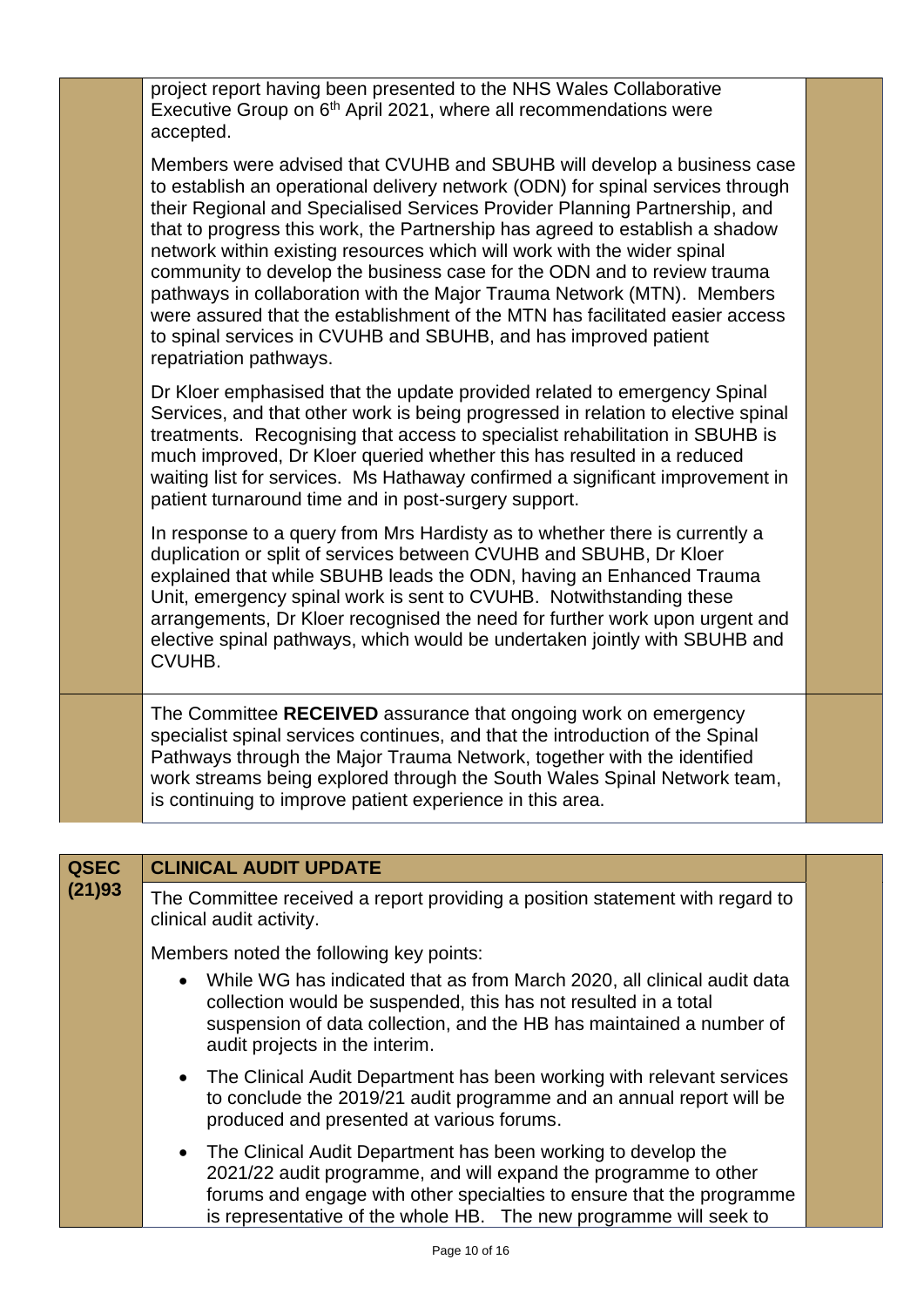|             | focus on the recovery from COVID-19, reflecting audits that assess<br>care both during and after, and provide evidence for effective new ways<br>of working, service redesign or areas that have been identified as a risk<br>during the pandemic.                                                                                                                                                                                                                                                                                                                                                                                                                                                                                                                                                                                                                                                                                                                                                                   |           |
|-------------|----------------------------------------------------------------------------------------------------------------------------------------------------------------------------------------------------------------------------------------------------------------------------------------------------------------------------------------------------------------------------------------------------------------------------------------------------------------------------------------------------------------------------------------------------------------------------------------------------------------------------------------------------------------------------------------------------------------------------------------------------------------------------------------------------------------------------------------------------------------------------------------------------------------------------------------------------------------------------------------------------------------------|-----------|
|             | The Clinical Audit Scrutiny Panel continues to meet, and is now under<br>the direction of a new Chair and Clinical Director for Clinical Audit.                                                                                                                                                                                                                                                                                                                                                                                                                                                                                                                                                                                                                                                                                                                                                                                                                                                                      |           |
|             | Members received a presentation outlining the role of the National Joint<br>Registry (NJR). Mr Peter Cnudde advised Members that the NJR provides<br>information for patients, surgeons, Orthopaedic departments and Health<br>Boards in relation to joint replacement operations and outcomes, and supports<br>shared decision making between all parties in relation to implant surgery<br>choices. Members were informed that patients are able to obtain information<br>relating to individual surgeons and hospitals, while surgeons and hospitals can<br>view and analyse data relating to mortality and revision risks relating to<br>specific operations, in addition to profiling patient characteristics and implant<br>choices and costs. Mr Cnudde drew Members' attention to the role played by<br>the NJR in continually monitoring performance at individual surgeon and<br>hospital level, and in providing early warning to consultants and organisations<br>regarding emerging performance issues. |           |
|             | Members were advised that the NJR utilises continuous audit outcomes to<br>update relevant data, and noted recommendations that it be actively used to<br>provide information to patients, and to inform consultant appraisal processes.                                                                                                                                                                                                                                                                                                                                                                                                                                                                                                                                                                                                                                                                                                                                                                             |           |
|             | Responding to a query from Mrs Hardisty as to HB expectations regarding<br>consultant download of their individual NJR performance reports and<br>declaration sign-off, Dr Kloer explained that all specialists are advised to do<br>this, and undertook to provide further information to Mrs Hardisty outside of<br>the Committee meeting. Mr Subhamay Ghosh confirmed that NJR reports are<br>used as part of consultant appraisals.                                                                                                                                                                                                                                                                                                                                                                                                                                                                                                                                                                              | <b>PK</b> |
|             | Members thanked Mr Cnudde for an informative presentation, commenting<br>that it is helpful for the Committee to understand the NJR process, and<br>reflecting that there may be further scope to utilise the data provided by the<br>Registry in undertaking performance analysis and appraisals.                                                                                                                                                                                                                                                                                                                                                                                                                                                                                                                                                                                                                                                                                                                   |           |
|             | The Committee <b>NOTED</b> the role of the NJR in providing performance and<br>outcomes data relating to joint replacement surgery, and the potential of this<br>data to inform patients and to support consultant appraisal processes.                                                                                                                                                                                                                                                                                                                                                                                                                                                                                                                                                                                                                                                                                                                                                                              |           |
|             |                                                                                                                                                                                                                                                                                                                                                                                                                                                                                                                                                                                                                                                                                                                                                                                                                                                                                                                                                                                                                      |           |
| <b>QSEC</b> | <b>WAITING LIST SUPPORT PROGRAMME UPDATE</b>                                                                                                                                                                                                                                                                                                                                                                                                                                                                                                                                                                                                                                                                                                                                                                                                                                                                                                                                                                         |           |
| (21)94      | The Committee received an update in relation to the Waiting List Support<br>Service (WLSS) Programme, which has been established to deliver Planning<br>Objective 1E within the HB's strategic priorities, in terms of providing and<br>maintaining personalised contact with patients awaiting elective care.                                                                                                                                                                                                                                                                                                                                                                                                                                                                                                                                                                                                                                                                                                       |           |
|             | Members were advised that the WLSS offers a single point of contact for                                                                                                                                                                                                                                                                                                                                                                                                                                                                                                                                                                                                                                                                                                                                                                                                                                                                                                                                              |           |

patients, replacing a number of disparate communication and advice channels which had previously been available to patients, and centralising all information within a single online resource.

Ms Marilize Du Preez informed Members that a pilot had been established to test WLSS processes, and that patient advice is being developed to reflect the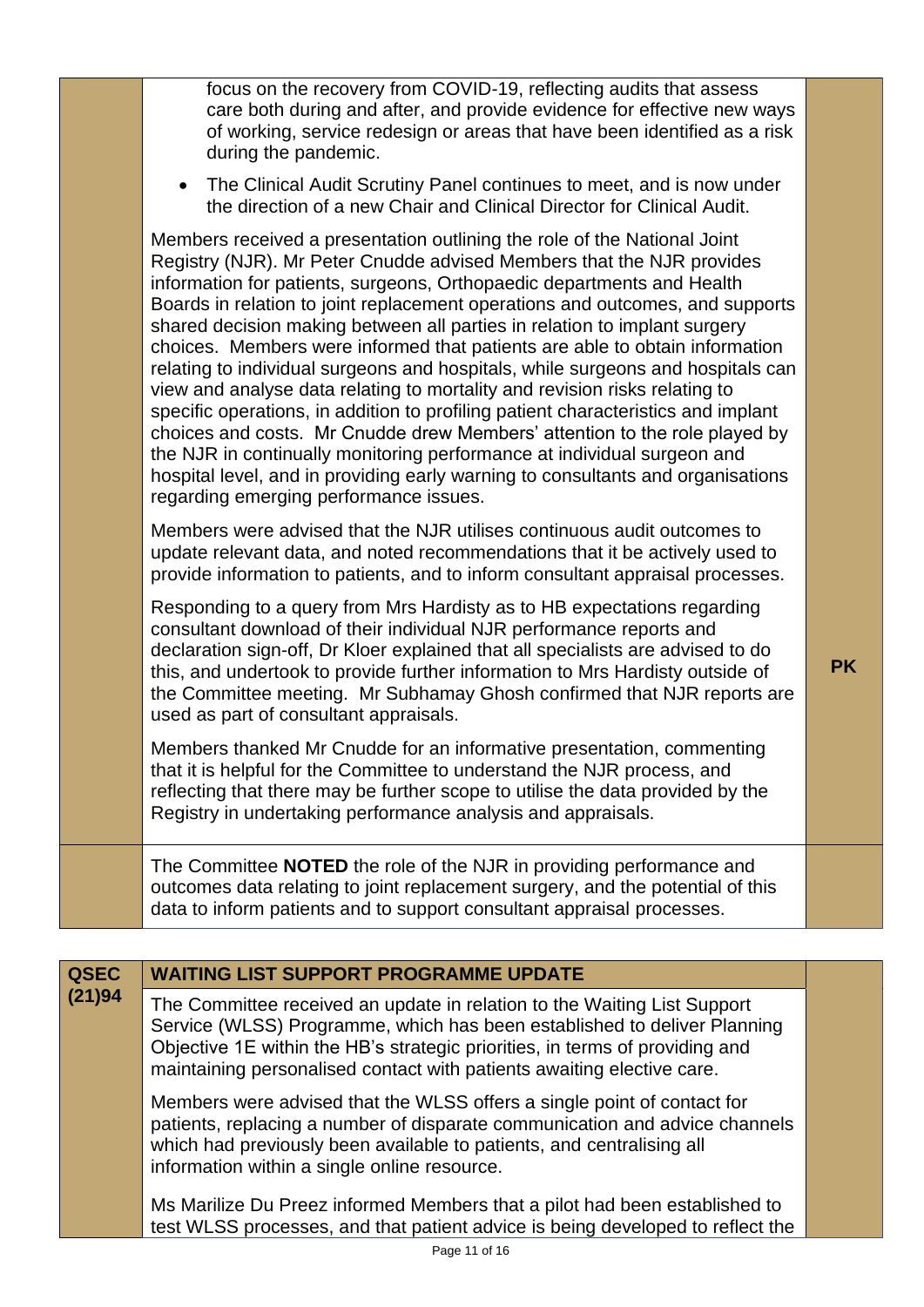| age ranges and queries of individuals accessing the service. Members were<br>informed that information is printed and sent by post to those patients who<br>expressed a preference for receiving communications in hard copy form.                                                                                                                                                                                                                                                                                                                                                                                                                                                                                     |  |
|------------------------------------------------------------------------------------------------------------------------------------------------------------------------------------------------------------------------------------------------------------------------------------------------------------------------------------------------------------------------------------------------------------------------------------------------------------------------------------------------------------------------------------------------------------------------------------------------------------------------------------------------------------------------------------------------------------------------|--|
| Noting that evaluation of the WLSS pilot indicates that each contact takes<br>approximately 7 minutes to process, Mr Newman queried how capacity would<br>be managed once the service is scaled up to match anticipated demand, and<br>whether this might necessitate a streamlining of the contact process. Ms Sian<br>Hopkins explained that the call length depends upon the cohort in which<br>individual patients are included, adding as an example that for some<br>treatments, patients may be directed to other online resources. Members<br>were assured that the provision of advice and information once, and from a<br>single point of contact, will result in freeing up nursing and clinical resources. |  |
| In response to a query from Mrs Hardisty relating to the provision of online<br>advice to patients with sensory deprivation, Members were advised that this is<br>currently being scoped, in conjunction with other agencies. Ms Hopkins<br>further assured Members that work to ensure the accessibility of resources<br>would be undertaken with Learning Disbility groups, such as the Dream Team.                                                                                                                                                                                                                                                                                                                  |  |
| Ms Lewis commended the programme, noting the robust work undertaken in a<br>short space of time, given the constrained circumstances, and the learning<br>generated by this initiative which might be shared with the wider organisation.<br>Members noted that a further, more detailed update on the WLSS would be<br>provided at the Board Seminar meeting on 19th August 2021.                                                                                                                                                                                                                                                                                                                                     |  |
| The Committee <b>NOTED</b> the work undertaken to date to develop the Waiting<br>List Support Service, recognising the complexity of this planning objective.                                                                                                                                                                                                                                                                                                                                                                                                                                                                                                                                                          |  |

| <b>QSEC</b><br>(21)95 | OPERATIONAL QUALITY, SAFETY AND EXPERIENCE SUB-COMMITTEE<br><b>UPDATE REPORT</b>                                                                                                                                                                                                                                                                                                                                                                                                                                                                                                                                                                                                                                                                                                                                                                                                                                                                                                                                                   |  |
|-----------------------|------------------------------------------------------------------------------------------------------------------------------------------------------------------------------------------------------------------------------------------------------------------------------------------------------------------------------------------------------------------------------------------------------------------------------------------------------------------------------------------------------------------------------------------------------------------------------------------------------------------------------------------------------------------------------------------------------------------------------------------------------------------------------------------------------------------------------------------------------------------------------------------------------------------------------------------------------------------------------------------------------------------------------------|--|
|                       | Members received the Exception Report from the Operational Quality, Safety<br>and Experience Sub-Committee (OQSESC) meeting held on 6 <sup>th</sup> July 2021,<br>together with the OQSESC revised Terms of Reference for approval.                                                                                                                                                                                                                                                                                                                                                                                                                                                                                                                                                                                                                                                                                                                                                                                                |  |
|                       | Mrs Hardisty expressed concern at a report from the Medical Devices Group<br>relating to the suggested re-use of single use medical items. Ms Shakeshaft<br>assured the Committee that the Medical Devices Group emphatically does not<br>support the re-use of single use, invasive items, adding that this proposal<br>related specifically to the re-use of harmonic shears.                                                                                                                                                                                                                                                                                                                                                                                                                                                                                                                                                                                                                                                    |  |
|                       | Referencing the 73 risks which have a current risk score exceeding the risk<br>tolerance level which are assigned to the Sub-Committee, Ms Lewis queried<br>whether this figure might be an under-representation and expressed a level of<br>concern in view of the fact that these risks exceed tolerances. Ms Lewis<br>further queried how these risks might be contextualised and calibrated in<br>terms of a management view of what constitutes an acceptable number of<br>risks. Mrs Shakeshaft explained that risks assigned to OQSESC have<br>historically always numbered around, or in excess of, 90, the reason being<br>that risks assigned to a number of different Directorates feed into, or are<br>escalated to, the Sub-Committee. Ms Shakeshaft added that conversations<br>relating to the number of assigned risks are frequently held at OQSESC<br>meetings, with suggestions made that a review of risk appetite be undertaken.<br>Mrs Wilson explained that with regard to risk escalation, a clear process |  |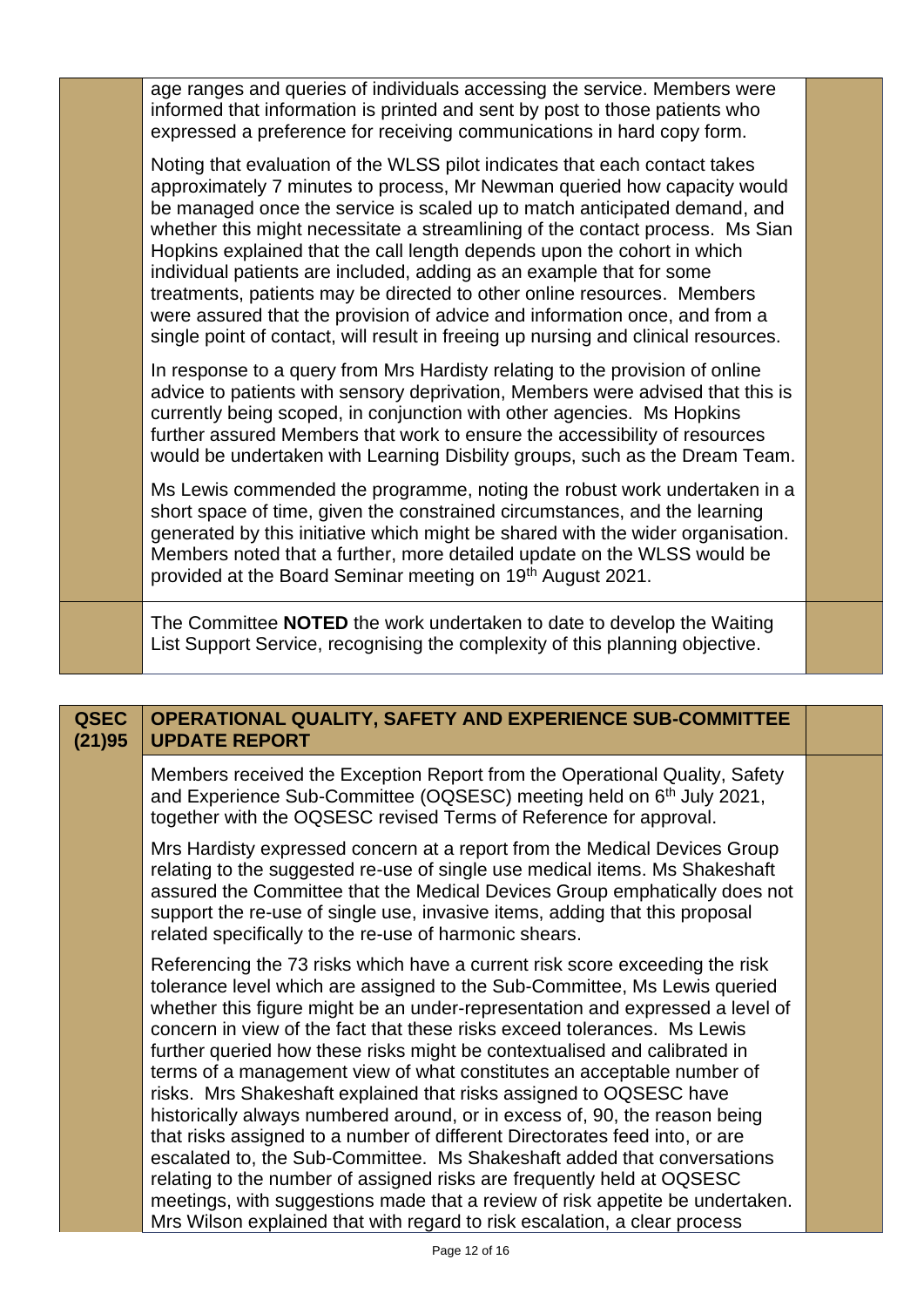| fact, proportionate to the size of the organisation, given that they include those<br>which are covered by the Operations and Primary Care, Community and Long<br>Mr Carruthers confirmed that discussions are being held on the way in which<br>Assurance and Risk, recognising that in some cases there may be duplication<br>of records, and advised Members that work is being undertaken to review the |
|-------------------------------------------------------------------------------------------------------------------------------------------------------------------------------------------------------------------------------------------------------------------------------------------------------------------------------------------------------------------------------------------------------------|
|                                                                                                                                                                                                                                                                                                                                                                                                             |
|                                                                                                                                                                                                                                                                                                                                                                                                             |
| date. Members were further advised that the number of assigned risks is, in<br>The Committee NOTED the update from the Operational Quality, Safety and<br>Experience Sub-Committee meeting held on 6 <sup>th</sup> July 2021, and APPROVED                                                                                                                                                                  |

| <b>QSEC</b><br>(21)96 | <b>LISTENING AND LEARNING SUB-COMMITTEE UPDATE REPORT AND</b><br><b>REVISED TERMS OF REFERENCE</b>                                                                                                                                                                                                                                                                                                                             |  |
|-----------------------|--------------------------------------------------------------------------------------------------------------------------------------------------------------------------------------------------------------------------------------------------------------------------------------------------------------------------------------------------------------------------------------------------------------------------------|--|
|                       | Members received the Exception Report from the Listening and Learning Sub-<br>Committee (LLSC) meeting held in August 2021, being advised that Mr<br>Newman has taken the position of Chair of the Sub-Committee, and that<br>meetings would now be held bi-monthly, rather than monthly.                                                                                                                                      |  |
|                       | Members were informed that work has been undertaken to review and<br>rationalise existing patient surveys, and that LLSC has offered to assist<br>services in undertaking surveys which will enable them to improve patient<br>experience. Mrs Rayani assured Members that patient concerns which are<br>fed into the LLSC will be addressed and would be shared with the wider<br>organisation in order to identify learning. |  |
|                       | The Committee <b>NOTED</b> the content of the Listening and Learning Sub-<br>Committee Update Report and RECEIVED ASSURANCE from the actions<br>taken by the Sub-Committee to mitigate identified risks.                                                                                                                                                                                                                       |  |

| <b>QSEC</b><br>(21)97 | EFFECTIVE CLINICAL PRACTICE ADVISORY PANEL UPDATE                                                                                                                                                                                                                                                                                                                                                                                                                |  |
|-----------------------|------------------------------------------------------------------------------------------------------------------------------------------------------------------------------------------------------------------------------------------------------------------------------------------------------------------------------------------------------------------------------------------------------------------------------------------------------------------|--|
|                       | The Effective Clinical Practice Advisory Panel Report was presented to the<br>Committee, providing an update on the establishment of the Effective Clinical<br>Practice Advisory Panel and a summary of key matters discussed at the two<br>meetings of the Panel held in March and June 2021.                                                                                                                                                                   |  |
|                       | Members noted that the Panel will play a key role in overseeing the<br>development of an Effective Clinical Practice Strategic Framework, which will<br>provide a structure for the delivery of HB Planning Objective 5K, and that the<br>Panel has considered proposals for the introduction of Medical Clinical<br>Governance Leads to act as a point of contact for clinical governance at each<br>site, aligned to the relevant Committees and Directorates. |  |
|                       | Members were also advised of the role of the Panel in supporting the HB to<br>develop systems and processes for disseminating, implementing and risk-<br>assessing against NICE guidelines and quality standards, to identify any gaps                                                                                                                                                                                                                           |  |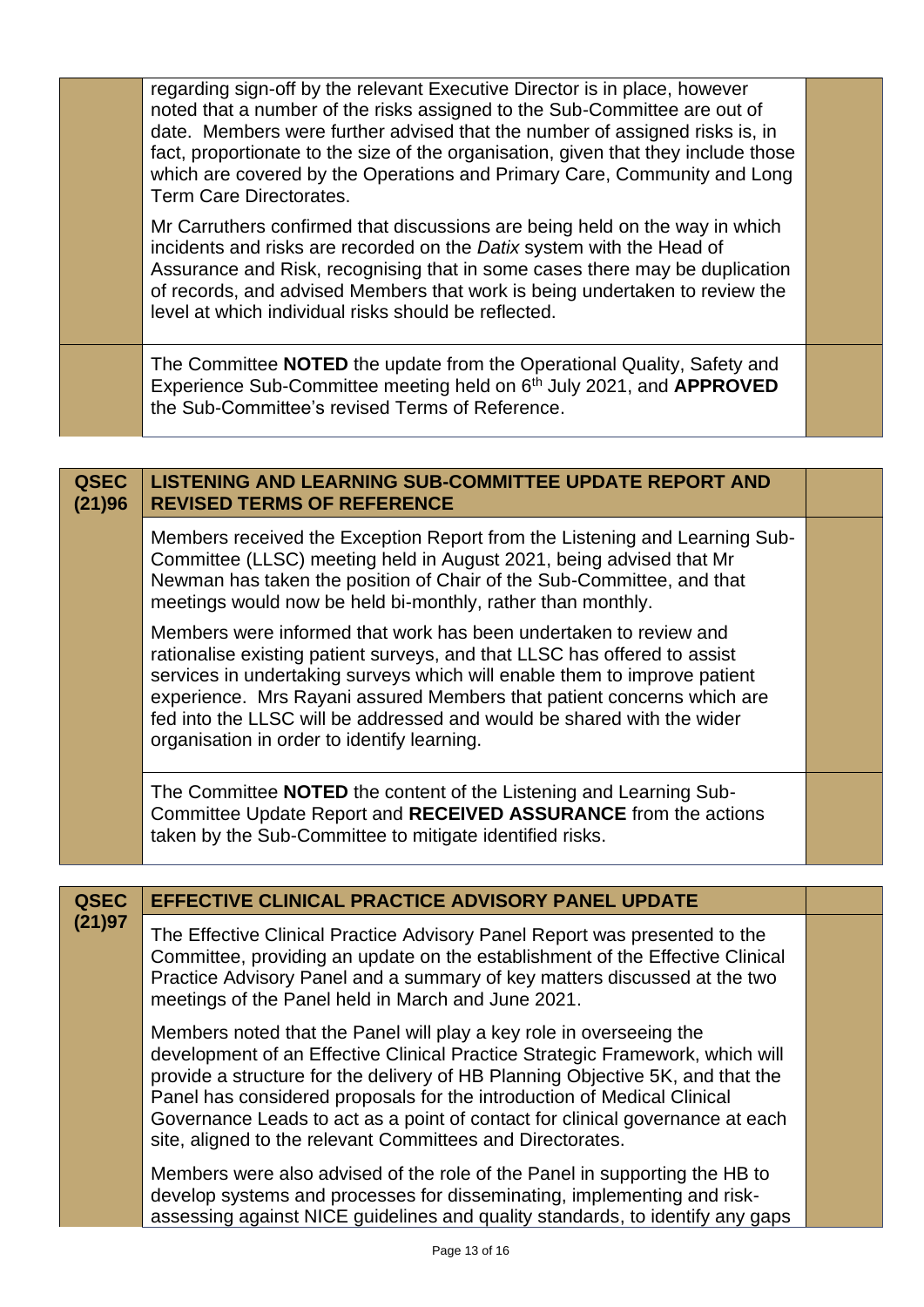and action required to improve the quality of services, and to provide assurance to WG that NICE guidelines have been considered.

Mrs Rayani highlighted the important role of Whole Hospital Audit Meetings in enabling learning from best practice to be shared across the organisation.

The Committee **NOTED** the content of the Effective Clinical Practice Advisory Panel Update Report and **RECEIVED ASSURANCE** from the progress which had been made by the Panel and by the sub-groups which report up to it.

| <b>QSEC</b> | <b>MEDICINES MANAGEMENT OPERATIONAL GROUP UPDATE</b>                                                                                                                                                                                                                                                                                                                                                                                                                                                                                                                                                                                                                                                                                                                                                                  |  |
|-------------|-----------------------------------------------------------------------------------------------------------------------------------------------------------------------------------------------------------------------------------------------------------------------------------------------------------------------------------------------------------------------------------------------------------------------------------------------------------------------------------------------------------------------------------------------------------------------------------------------------------------------------------------------------------------------------------------------------------------------------------------------------------------------------------------------------------------------|--|
| (21)98      | The Medicines Management Operational Group (MMOG) Update Report was<br>presented to Committee, providing an overview of the work undertaken by the<br>Group during 2020/21, together with the MMOG and Local Intelligence<br>Network Annual Reports for 2020/21.                                                                                                                                                                                                                                                                                                                                                                                                                                                                                                                                                      |  |
|             | Members were informed that as the report covers the previous 6-month<br>period, specific patient safety reports had been previously highlighted to the<br>Committee, and were assured that the report demonstrates the positive<br>progress and collaborative work which has been undertaken between Primary<br>and Acute Care since March 2021.                                                                                                                                                                                                                                                                                                                                                                                                                                                                      |  |
|             | Members' attention was directed to the significant work undertaken to ensure<br>that the operational processes in the HB's Aseptic Units meet the necessary<br>standards to mitigate risks, as evidenced in recent audits, and noted that work<br>relating to the facilities in which Bronglais and Withybush General Hospitals<br>Aseptic Units operate is required in order to move the Units from a 'Critical' to<br>a 'Satisfactory' risk position.                                                                                                                                                                                                                                                                                                                                                               |  |
|             | Members were advised that an increasing risk has been identified in the lack<br>of e-prescribing and medicines administration (EPMA) systems and the<br>continued use of paper systems within the HB, with a recent WG review<br>having highlighted risks relating to a lack of electronic systems, together with<br>the patient safety benefits of moving to an e-prescribing system. Members<br>were informed that while significant levels of engagement across all<br>professions are required to implement an EPMA system, benefits from the<br>system are already being evidenced within SBUHB in terms of significant<br>reductions in medication errors, increased efficiency in prescribing processes,<br>and the availability of live data to support audit, quality improvement and<br>financial controls. |  |
|             | Responding to a query from Ms Lewis as to whether the HB is actively<br>considering the implementation of an EPMA system, Mrs Jenny Pugh Jones<br>advised Members that a meeting would be held on 11 <sup>th</sup> August 2021 to<br>consider the development of a business case for an e-prescribing system,<br>adding that a framework outlining specifications had already been developed.<br>Members were further informed that both the HB and WG are very supportive<br>of a move to an EPMA system.                                                                                                                                                                                                                                                                                                            |  |
|             | Mr Newman reflected that while a significant financial investment would be<br>required to implement e-prescribing within the organisation, this would be<br>justified by the benefits in terms of increased patient safety, and commented<br>upon the impetus that would be required in order to establish full engagement<br>across the HB with the implementation of an EPMA system.                                                                                                                                                                                                                                                                                                                                                                                                                                |  |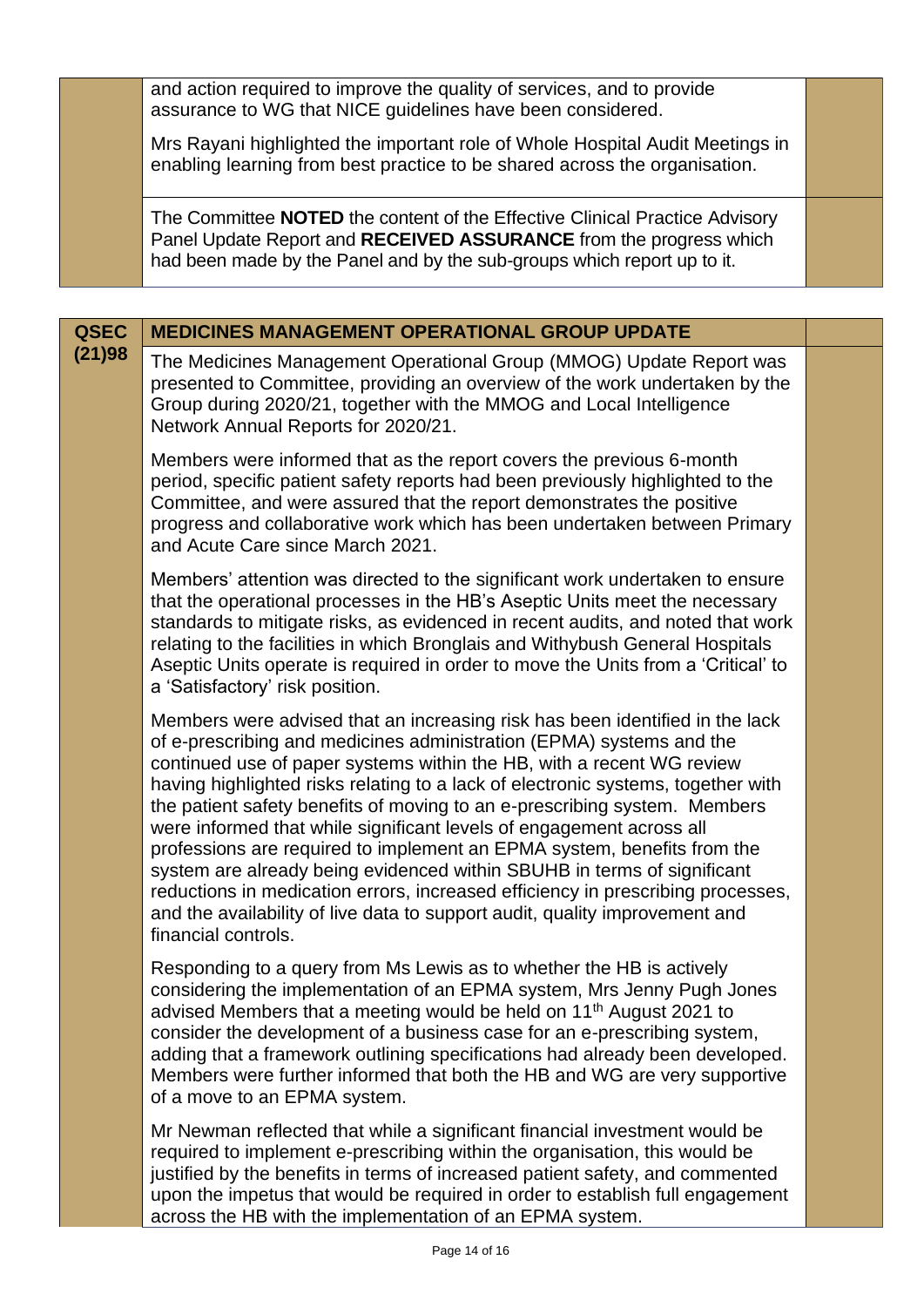The Committee **NOTED** the content of the Medicines Management Operational Group Update Report and **RECEIVED ASSURANCE** that actions taken by the Group to mitigate identified risks are adequate. The Committee also **NOTED** the MMOG and Local Intelligence Network Annual Reports for 2020/21

| <b>QSEC</b><br>(21)99 | <b>POLICIES FOR APPROVAL</b>                                                                                                                                                                                                                                                                                               |  |
|-----------------------|----------------------------------------------------------------------------------------------------------------------------------------------------------------------------------------------------------------------------------------------------------------------------------------------------------------------------|--|
|                       | The Committee received the updated Putting Things Right: Management and<br>Resolution of Concerns Policy for approval, being advised that the policy had<br>been through due written control documentation process and consultation,<br>and would be brought back to QSEC for review at whichever point is<br>appropriate. |  |
|                       | Members also approved a request to extend the review dates of the following<br>policy documents to 31 <sup>st</sup> December 2021, to allow sufficient time and<br>resources to finalise the review process:                                                                                                               |  |
|                       | Staff Attending Inquests/ Court and Assisting Police Investigations<br>Guideline;                                                                                                                                                                                                                                          |  |
|                       | The Production and Use of Surveys Guideline;                                                                                                                                                                                                                                                                               |  |
|                       | The Use of Patient and Carer Information Policy;<br>$\bullet$                                                                                                                                                                                                                                                              |  |
|                       | Use of Patient and Carers Stories Guidelines.                                                                                                                                                                                                                                                                              |  |
|                       | The Committee APPROVED the updated Putting Things Right: Management<br>and Resolution of Concerns Policy and APPROVED a request to extend the<br>review dates of the following written control documents:                                                                                                                  |  |
|                       | Staff Attending Inquests/ Court and Assisting Police Investigations<br>Guideline;                                                                                                                                                                                                                                          |  |
|                       | The Production and Use of Surveys Guideline;                                                                                                                                                                                                                                                                               |  |
|                       | The Use of Patient and Carer Information Policy;                                                                                                                                                                                                                                                                           |  |
|                       | Use of Patient and Carers Stories Guidelines.                                                                                                                                                                                                                                                                              |  |

| <b>QSEC</b><br>(21)100 | <b>QUALITY, SAFETY &amp; EXPERIENCE ASSURANCE COMMITTEE WORK</b><br>PROGRAMME 2021/22                                                                                                    |  |
|------------------------|------------------------------------------------------------------------------------------------------------------------------------------------------------------------------------------|--|
|                        | The Committee received the Quality, Safety & Experience Assurance<br>Committee Work Programme 2021/22, noting that this would be updated in<br>light of discussions held at the meeting. |  |
|                        | The Committee NOTED the Quality, Safety & Experience Assurance<br>Committee Work Programme 2021/22.                                                                                      |  |

| QSEC QUALITY, SAFETY & EXPERIENCE ASSURANCE COMMITTEE DECISION<br>(21)101   TRACKER 2021/22 - AMBER ACTIONS ONLY |  |
|------------------------------------------------------------------------------------------------------------------|--|
| No report presented as all actions have been completed.                                                          |  |